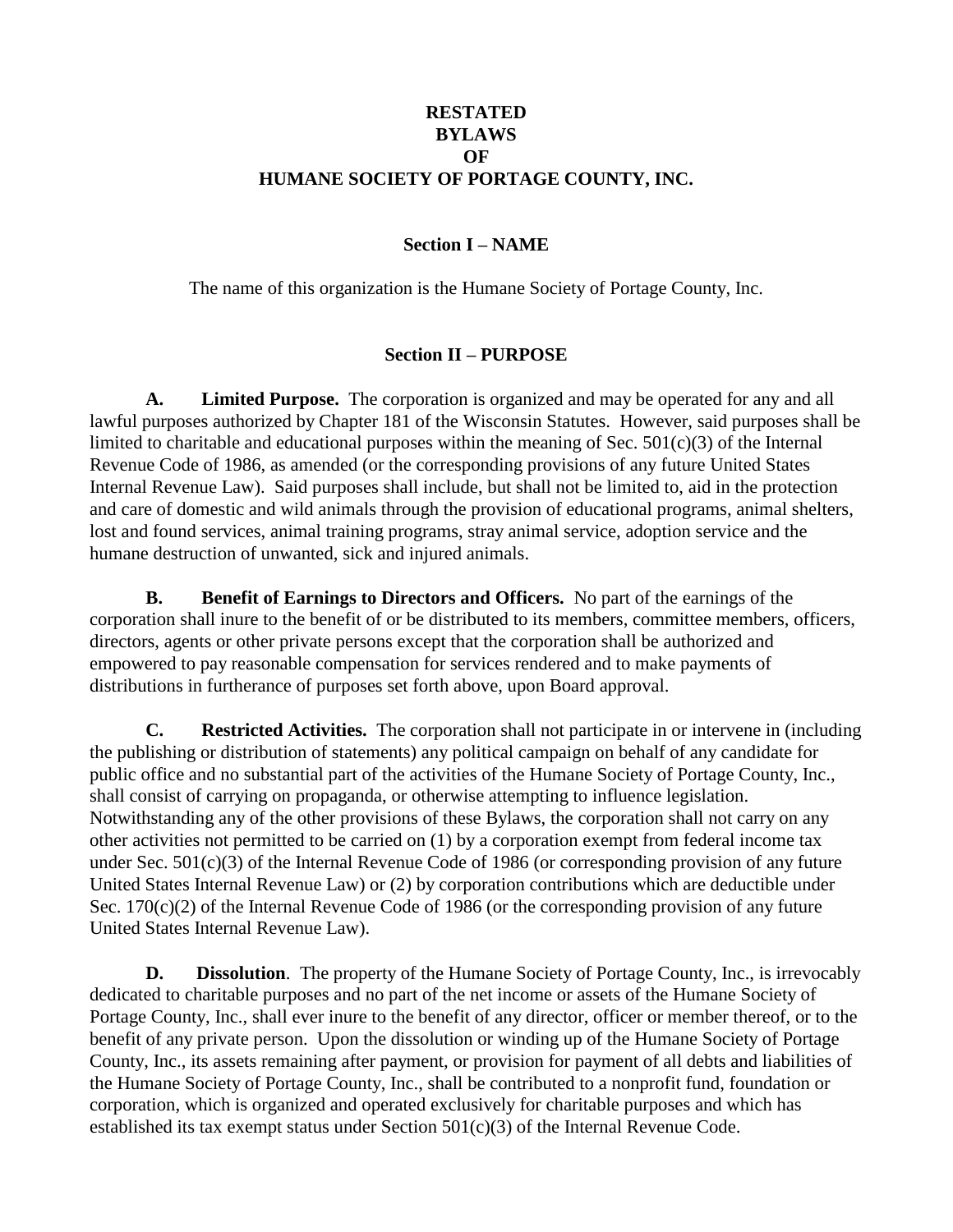Updated 1-9-19

## **Section III – OFFICE**

The principal office of the corporation shall be located in Portage County, Wisconsin.

## **Section IV – GENERAL MEMBERSHIP**

The corporation shall have no members.

## **Section V – BOARD OF DIRECTORS**

**A. General Powers** and Composition*.* The affairs of this corporation shall be under the direction of its Board of Directors. The Board shall consist of directors and may have up to three associate directors. Directors shall:

- Be responsible for the management of the affairs and property of the organization.
- Fill vacancies on the Board or in offices for the unexpired portion of any term, either upon or without recommendation from the Nominating Committee.
- Have appointive and removal powers for all officers, directors and hiring and removal of the Executive Director.
- Set policies for any aspect of Society activity not inconsistent with the provision of these Bylaws.
- Approve the plans of work of the standing and special committees of the Society
- Prepare and amend an annual budget for the fiscal year in consultation with the Executive Director.
- Promote and protect the welfare of animals sheltered or protected by the Society.

The Board of Directors and Associate Directors. Directors shall have all of the General Powers of the Board of Directors. Associate Directors shall have the ability to participate in open board and committee meetings. The associate Director shall not hold office, be a signature on any official documents, or have a vote on any matter before the Board of Directors."

**B. Number/Tenure.** The number of persons who shall constitute the full Board of Directors of this corporation shall be a minimum of seven (7) and a maximum of nine (9) the exact number to be set from time to time by the Board of Directors. Each newly elected Director shall hold office for a period of three (3) years or until their successor shall have been elected or until their prior death, resignation or removal. Board members terms will be in a staggered rotation where one-third of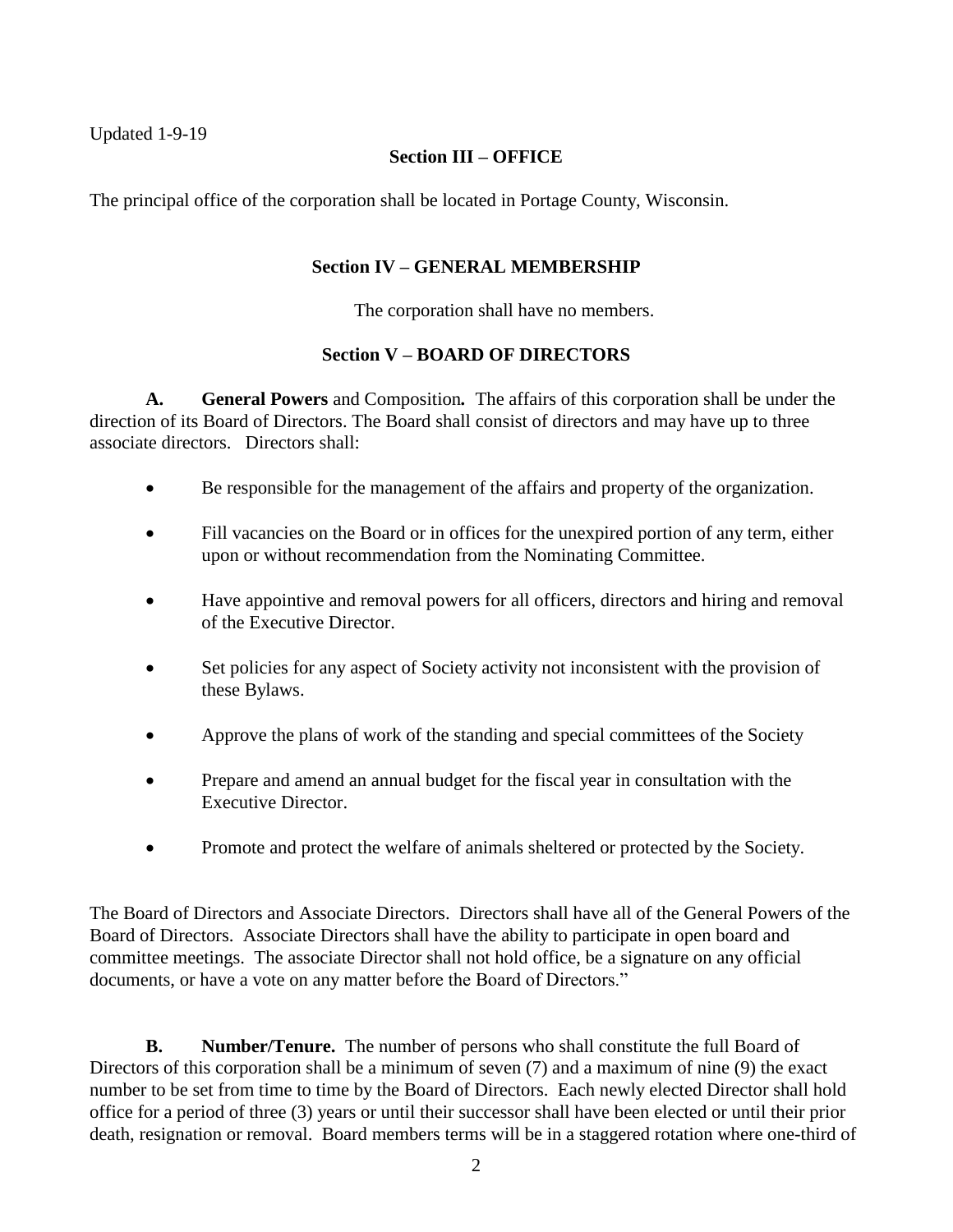the member's terms will end each year. Terms are renewable.

A Director or an Associate Director, may be removed from office for just cause at any Director's meeting called for that purpose by a majority vote of the Directors present at such meeting, provided that a quorum is present. A Director or an Associate Director, may resign at any time by delivering their written resignation to the Board of Directors.

**C. Election.** The directors shall be elected to office by the current board of directors in good standing of the Humane Society of Portage County, Inc. at the annual meeting. Nominations of the Board may be made by Board action at a duly called meeting of the Board or at any time by a majority of the members of the full Board.

**D. Vacancies.** Vacancies of the Board of Directors may be filled by appointment of Associate Directors by the remaining directors and Associate directors so appointed may serve no more than six months as associate directors. A majority of the directors present at any duly called meeting may appoint an associate director as a director by a majority vote. Directors so appointed shall hold office until the next annual meeting at which time directors shall be elected to fill the unexpired term.

**E. Quorum.** A majority of the members of the full Board of Directors shall constitute a quorum for the transaction of business at any meeting of the Board. If there is not a quorum at the meeting, members who were not present need to vote by email within 24 hours of being notified by the Secretary. If between the members voting at the meeting and members timely voting by email, there is still not a quorum of the entire board, then the members present and members timely voting shall constitute a quorum for purposes of that vote.

**F. Annual Meeting.** The annual meeting of the Board of Directors shall be held each year during the month of May. The time, date and place of the holding of the meeting shall be designated in the notice of the meeting. At the annual meeting, the directors shall elect officers and may transact such business as may properly come before the meeting.

**G***.* **Regular and Special Meetings.** Regular and special meeting of the Board of Directors may be called by or at the request of the President or any two (2) directors. A time, date and place of the regular or special meeting of the Board of Directors shall be determined by the person or persons calling such meeting, and they shall be designated in the notice of the meeting; provided, the (i) date may not be a legal holiday or Sunday; (ii) the time must be during the hours between 7:00 a.m. and 8:00 p.m. local time; and (iii) the location must be within Portage County, Wisconsin.

**H. Notice of Meetings.** Notice of the annual, a regular or a special meeting, and the time, date and location shall be given at least five (5) days prior by written notice delivered personally or sent by mail, email, website posting or fax to the members of the Board of Directors at the address shown by the records of the corporation. The notice of any meeting shall be sent under the direction of the Secretary or President of the corporation. If mailed, such notice shall be deemed to be delivered when deposited in the United States mail, with postage prepaid. Neither the business to be transacted at, nor the purpose of, any regular or special meeting of the Board of Directors need be specified in the notice or waiver of notice of such meeting.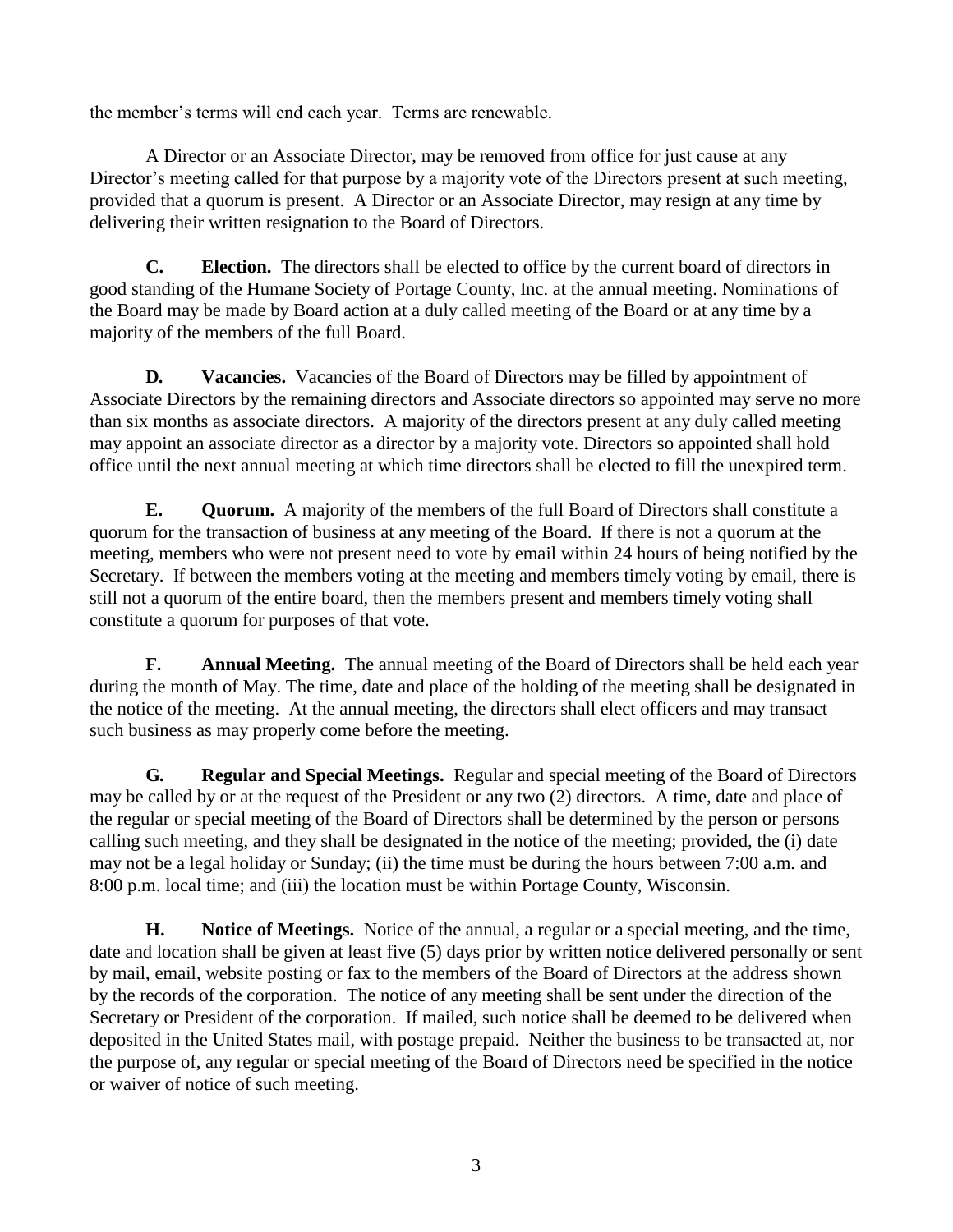**I. Waiver of Notice.** The attendance of a director at a meeting shall constitute a waiver of notice of such meeting, except where a director attends a meeting and objects to the transaction of any business because the meeting was not lawfully called or convened. Whenever any notice is required to be given to any director of this corporation, a waiver thereof in writing, signed at any time, whether before or after the time of meeting, by the director entitled to such notice, shall be deemed equivalent to the giving of such notice.

**J. Voting.** At a meeting where a quorum is present, a majority vote of attending directors shall constitute the act of the Board.

**K. Unanimous Consent.** Any action permitted to be taken at a meeting of the Board of Directors may be adopted without a meeting by unanimous written consent signed by all directors in office.

**L. Attendance.** If any director is absent from 50% or more of the regularly scheduled board meetings, his or her membership on the Board shall terminate without further action of the Board. If any director is absent without excuse from three consecutive regular meetings of the Board, his or her membership on the Board shall terminate without further action of the Board. Leave of absence for cause, not to exceed one (1) year, may be granted at the discretion of the President.

**M. Methods of Conduction Meetings**. The Board may permit any or all Directors to participate in regular, special or committee meetings of the Board through the use of any means of communication by telephone or electronic, provided all participating Directors may simultaneously hear or read each other's communication during the meeting. All communication during the meeting shall be transmitted to each participating Director and each Director shall be able to immediately send or communicate messages to all other participating Directors. Directors shall be informed of such a meeting to take place within a reasonable amount of time to warrant participation.

**N. Action by Written Ballot.** Any proposed action taken by the Board at a regular or special meeting that may require an opportunity to vote for or against the proposed action may require a ballot. A written ballot shall include a ballot transmitted or received by electronic means or a paper ballot received in person. Any Director may request a written ballot upon any proposed action of the Board.

**O. Compensation and Expenses**. The Board of Directors of the Corporation shall receive no compensation for their services to the Corporation.

# **Section VI – COMMITTEES**

Certain tasks or activities of the corporation shall be conducted or pursued through one or more standing committee, or such other ad hoc committees as the Board of Directors may establish from time to time. The President shall appoint the chairperson of each committee. All committee appointments shall be for a term ending at the next annual meeting of the Board of Directors or until the appointment of a successor, whichever occurs later. All members serving on a committee shall have voting rights to all matters submitted to the particular committee for approval. Any member of any committee may resign at any time by filing a written resignation with the President.

The chairperson of each standing committee and special committee shall present a plan of work to the Board of Directors for approval. All committees (except for the Executive Committee) shall report to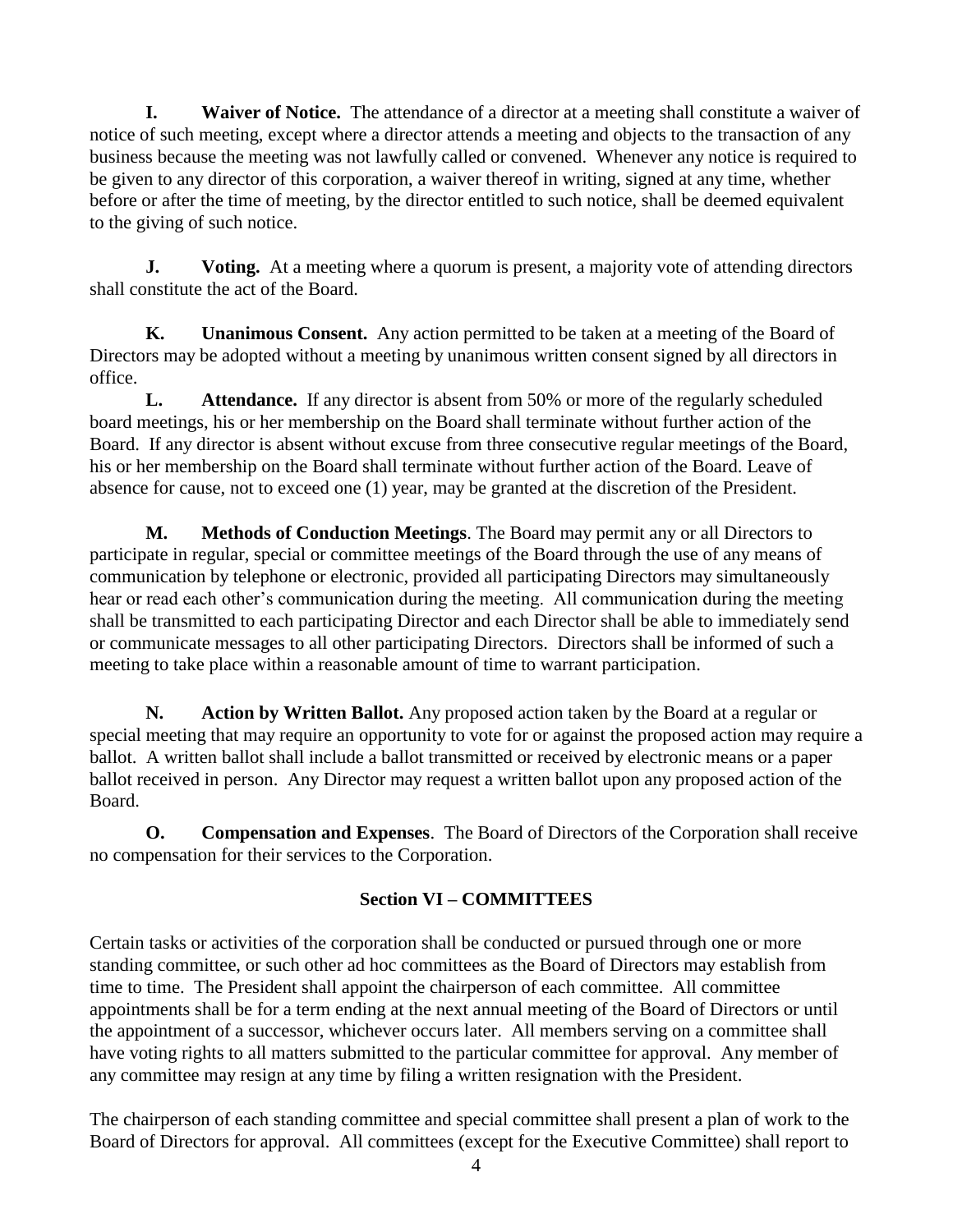the Executive Committee. All committees (including the Executive Committee) shall report to the Board of Directors. Each committee is required to keep regular minutes of its actions.

**Executive /Nomination Committee**: The Board shall have a standing Executive Committee and a standing Nominating Committee. The members of the Executive Committee shall be the President, Vice President, Secretary and Treasurer of the corporation. The members of the Nominating Committee shall be the same as the members of the Executive Committee, unless the Board appoints different members to serve on such committee. The Executive Committee may exercise the power of the Board in managing the affairs of the corporation between Board meetings, but any actions taken by the Executive Committee shall be presented to the Board for ratification at its next regular meeting. The Executive Committee shall not have the power to reverse actions of the Board, fill vacancies on the Board, amend or repeal the Bylaws or expend any funds not in accordance with the approved budget. By a majority vote of Board Members in office, the Board may at any time revoke or modify any or all of the authority delegated to the Executive Committee and increase or decrease the number of Officers/Board members serving on the Committee. The Nominating Committee shall be an advisory committee for the purpose of recommending to the Board persons for election as directors or officers of the corporation.

**Other Committees:** Other committees required by the Corporation may be established by resolution of the Board. Each Committee shall consist of two or more Directors plus other organization constituents with the interest and expertise to further the cause of the Humane Society.

## **Section VII – OFFICERS**

**A. Number.** The officers of the corporation shall be the President, Vice President, Secretary and Treasurer, and such other officers as may be elected in accordance with the provision of this article. All officers of the corporation shall be members of the Board of Directors.

**B. Election and Terms of Office.** The officers of the corporation shall be elected by the Board of Directors. The officers of the corporation shall be elected annually at the annual meeting of the Board of Directors. If the election of officers is not held at such meeting, such election shall be held as soon thereafter as it conveniently may be. Each officer shall hold office until the next annual meeting of the Board of Directors and until his or her successor shall have been duly elected. Officers may serve a maximum of two, one-year terms in the same office. If there are no eligible candidates for an officer position, the current officer may continue in that position an additional year. This change does not apply to the terms of a director.

**C. Removal.** Any officer, director or agent elected or appointed may be removed by the Board of Directors whenever in its judgment the best interests of the corporation will be served.

**D.** Resignation. Any officer may resign at any time by giving written notice to the President. Any such resignation shall take effect when the notice of resignation is delivered, unless the notice specifies a later effective date and the Corporation accepts the later effective date. Unless otherwise specified in the notice of resignation, the acceptance shall not be necessary to make it effective.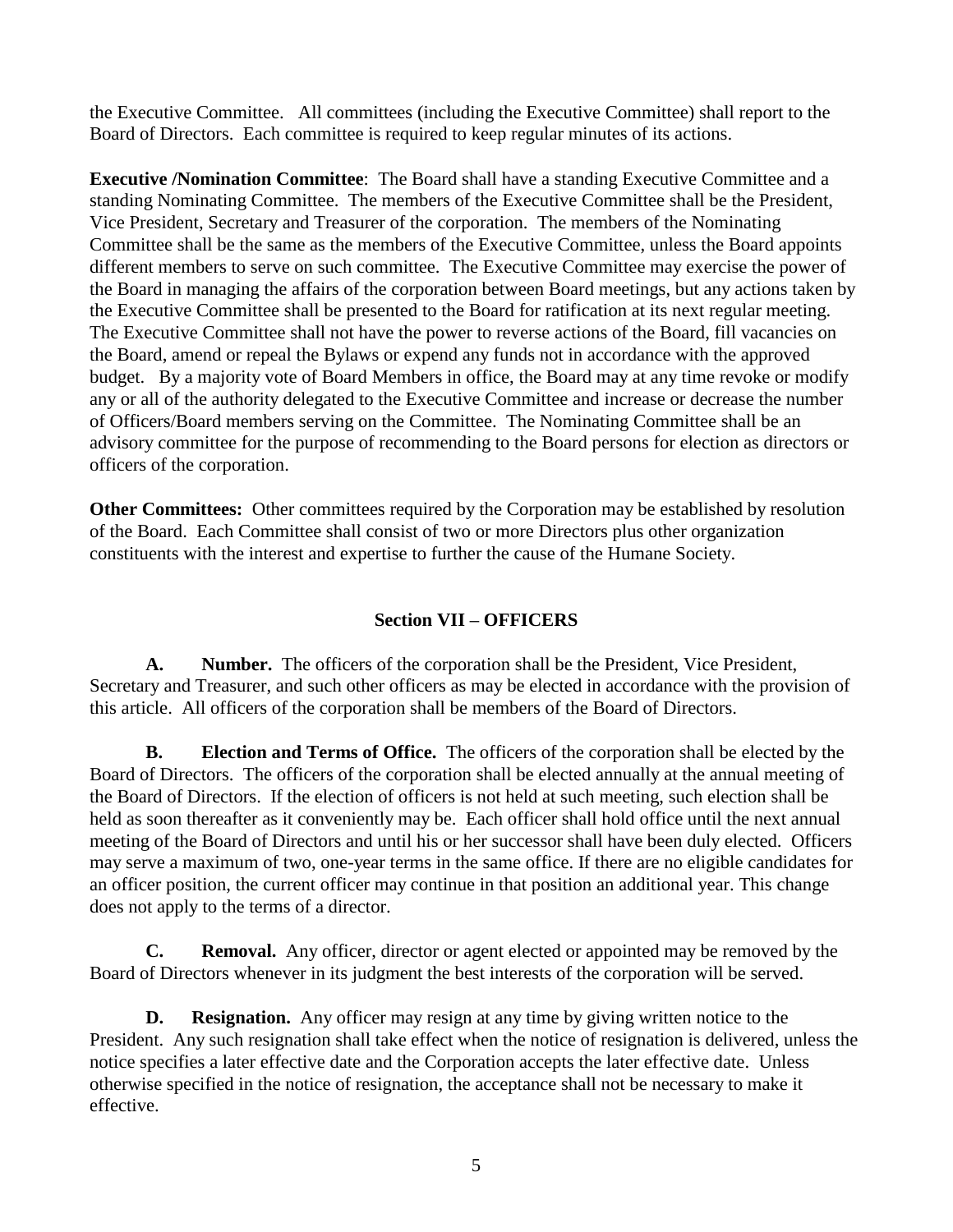**E. Vacancies.** A vacancy in any office because of death, resignation, removal, disqualification or otherwise may be filled by the Board of Directors for the unexpired portion of the term.

**F. President.** The President shall be the principal executive officer of the corporation and subject to the control of the Board of Directors, shall in general supervise and control all of the affairs of the corporation. He or she shall, when present, preside at all meetings of the members and the Board of Directors. He or she may sign, with the Secretary or any other proper officer of the corporation, any deeds, mortgages, reports, leases, bonds, contracts, evidences of debt or other instruments which the Board of Directors has authorized to be executed, except in those cases where the signing and execution thereof shall be expressly delegated by the Board of Directors or by these Bylaws to some other officer or agent of the corporation, or shall be required by law to be otherwise signed or executed. He or she shall perform all duties incident to the office of President and such other duties as may be prescribed by the Board of Directors from time to time. The President shall from time to time report to the Board all matters within his or her knowledge that the corporation's interests may require to be brought to the Board's notice.

**G. Vice President.** In the absence of the President or in the event of his or her inability or refusal to act, the Vice President shall perform the duties of the President, and when so acting shall have all the powers of and be subject to all restrictions upon the President. The Vice President shall perform the duties, and have such authority, as may be delegated or assigned to him or her by the President or by the Board of Directors.

**H. Secretary.** The Secretary shall: (a) keep the minutes of the meetings of the members and the Board of Directors in a book provided for that purpose; (b) see that all notices are duly given in accordance with the provisions of these Bylaws or as required by law; (c) be custodian of the corporate records; and (d) in general, perform all of the duties incident to the office of Secretary and such other duties as may be assigned to him or her by the President or the Board of Directors.

**I. Treasurer.** The Treasurer shall: (a) act as liaison between the Staff and the Board's accounting firm;(b) chair the Finance Committee and oversee the work of that Committee and (b) in general, perform all of the duties incident to the office of Treasurer and such other duties as from time to time may be assigned to him or her by the President or the Board of Directors. The Treasurer and Finance Committee are responsible for:

a. Reviewing and accepting the annual operating budget and forwarding it to the Executive Committee.

- b. Monitoring actual budget results throughout the year.
- c. Initiating the annual independent audit as directed by State Statute.
- d. Monitor implementation of any audit findings.

**J. Executive Director.** The Board of Directors by resolution may appoint an Executive Director as the Board deems appropriate. The Executive Director shall not be a member of the Board of Directors and, thereby, shall have no voting privileges. The Executive Director shall be responsible for ongoing activities of the Corporation; shall work with the President, Vice President and Executive Committee as to planning meetings, supervision of projects and managing the day-to-day affairs of the Corporation. The Executive Director shall perform such other duties as may be assigned by the Board of Directors from time to time. The Executive Director shall report to the Operations Committee of the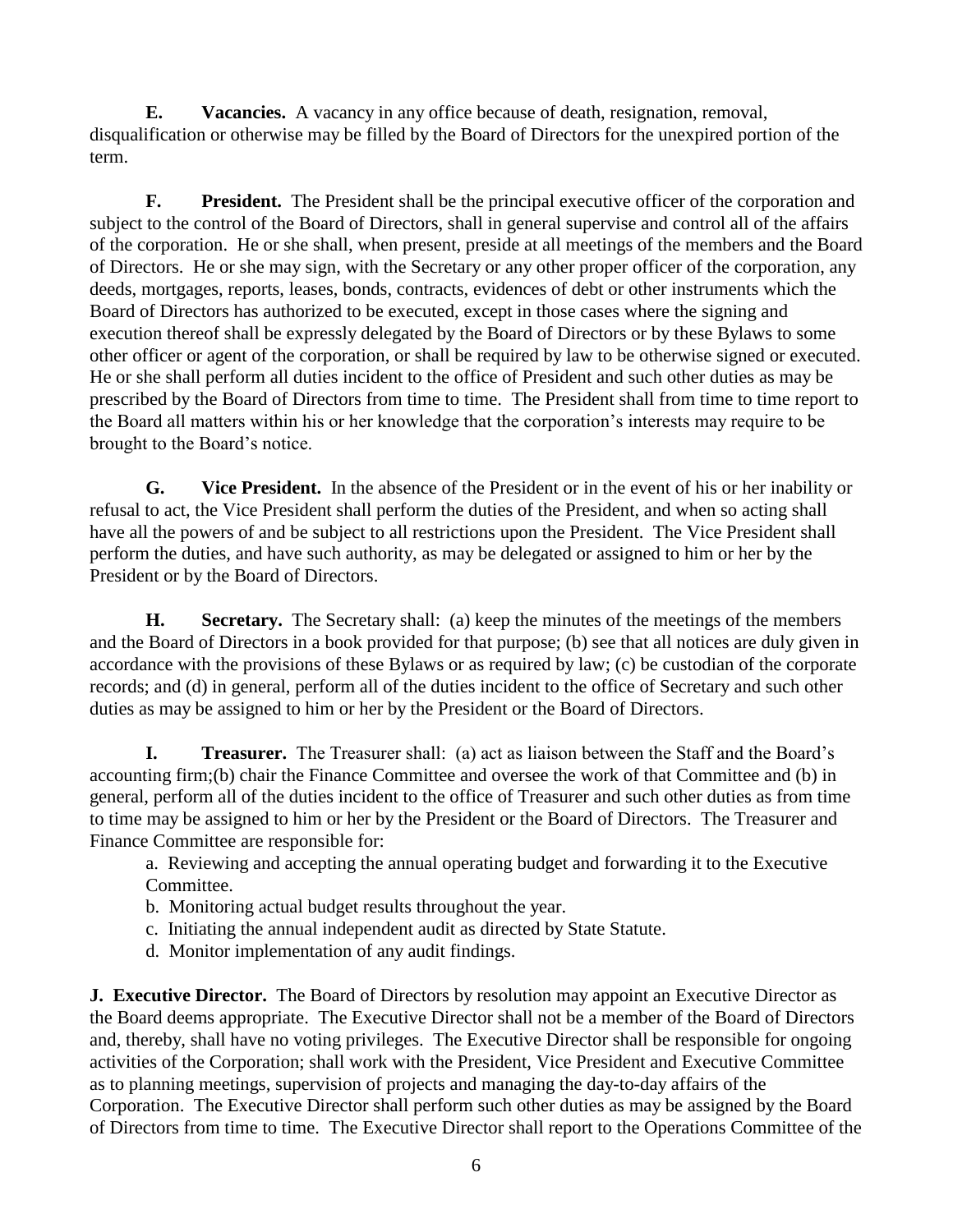Board of Directors. In the event of no formal Operations Committee, the Executive Director will report to the Executive Committee of the Board of Directors.

# **Section VIII – CONTRACTS, LOANS, CHECKS AND DEPOSITS**

**A. Contracts.** The Board of Directors may authorize any officer(s) or agent(s) to enter into any contract or execute and deliver any instrument in the name of and on behalf of the corporation, and such authorization may be general or confined to specific instances.

**B. Loans.** No loans shall be contracted on behalf of the corporation and no evidence of indebtedness shall be issued in its name unless authorized by or under the authority of a resolution of the Board of Directors. Such authorization may be general or confined to specific instances.

**C. Checks, Drafts, Etc.** All checks, drafts or other orders for the payment of money, notes or other evidences of indebtedness issued in the name of the corporation shall be signed by such officer(s) or agent(s) of the corporation and in such manner as shall from time to time be determined by or under the authority of a resolution of the Board of Directors.

**D. Deposits.** All funds of the corporation not otherwise employed shall be deposited from time to time to the credit of the corporation in such banks, financial institutions or other depositories, as may be selected by or under authority of the Board of Directors.

# **Section IX – FISCAL YEAR**

The fiscal year of the corporation shall begin on the  $1<sup>st</sup>$  day of January and end on the last day of December each year.

# **Section X – NO SEAL**

The corporation shall exist without a corporate seal. A statement to that effect shall be made on any document requesting a seal.

# **Section XI – CONFLICT OF INTEREST**

The purpose of the following policy and procedures is to prevent the personal interest of staff members, board members, and volunteers from interfering with the performance of their duties, or to result in personal financial, professional, or political gain on the part of such persons at the expense of the Humane Society or its members, supporters and other stakeholders.

*(Definitions: Conflict of Interest* means a conflict, or the appearance of a conflict, between the private interests and official responsibilities of a person in a position of trust. Persons in a position of trust include staff members, officers, and board members of the Humane Society. *Board* means the Board of Directors. *Officer* means an officer of the Board of Directors. *Volunteer* means a person other than a board member who does not receive compensation for services and expertise provided to the organization and retains a significant independent decision-making authority to commit resources of the organization. *Staff Member* means a person who receives all or part of her/his income from the payroll of the Humane Society. *Supporter* means corporations, foundations, individuals, 501 (c )(3) nonprofits, and other nonprofit organizations who contribute to the Humane Society.)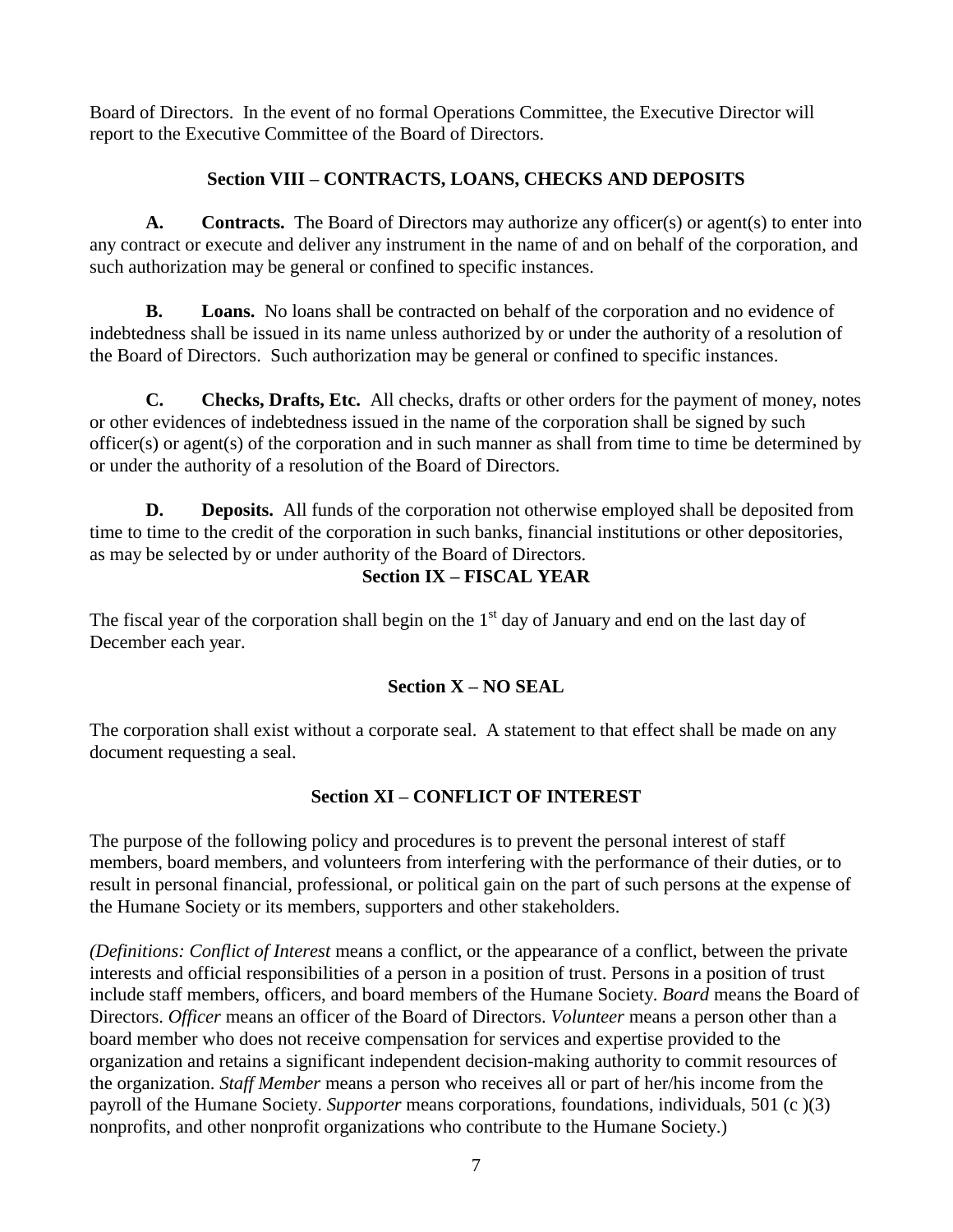Policy and practices are as follows:

- Full disclosure, by notice in writing, shall be made by the interested parties to the full Board of Directors in all conflicts of interest, including but not limited to the following:
	- A board member is related to another board member or staff member by blood, marriage or domestic partnership.
	- A staff member in a supervisory capacity is related to another staff member whom she/he supervises.
	- A board member or their organization stands to benefit from a Humane Society transaction, or a staff member receives payment from the Humane Society for any subcontract, goods or services other than as part of her/his regular job responsibilities or as reimbursement for reasonable expenses incurred as provided in the bylaws and board policy.
	- A board member's organization receives grant funding from the Humane Society.
	- A board member or staff member is a member of the governing body of a contributor to the Humane Society.
	- A volunteer working on behalf of the Humane Society who meets any of the situations or criteria listed above.

Following full disclosure of a possible conflict of interest or any condition listed above, the Board of Directors shall determine whether a conflict of interest exists and, if so, the Board shall vote to authorize or reject the transaction or take any other action deemed necessary to address the conflict and protect the organization's best interests. Both votes shall be by a majority vote without counting the vote of any interested director, even if the disinterested directors are less than a quorum provided that at least one consenting director is disinterested.

A Board member or Committee member who is formally considering employment with the organization must take a temporary leave of absence until the position is filled. Such a leave will be taken within the Board member's elected term which will not be extended because of the leave. A Board member or Committee member who is formally considering employment with the organization must submit a written request for a temporary leave of absence to the Secretary of Board, c/o the Humane Society office, indicating the time period of the leave. The Secretary will inform the President of the Board of such a request. The President will bring this request to the Board for action. The request and any action taken shall be reflected in the official minutes of a Board meeting.

An interested Board member, officer or staff member shall not participate in any discussion or debate of the Board of Directors, or of any committee or subcommittee thereof in which the subject of discussion is a contract, transaction, or situation in which there may be a perceived or actual conflict of interest. However, they may be present to provide clarifying information in such a discussion or debate unless objected to by any present board or committee member.

Anyone in a position to make decisions about spending the organization's resources (i.e., transactions such as purchases contracts) who also stands to benefit from that decision has a duty to disclose that conflict as soon as it arises (or becomes apparent); s/he should not participate in any final decisions.

A copy of this policy shall be given to all Board members, staff members, volunteers or other key stakeholders upon commencement of such person's relationship with the Humane Society or at the